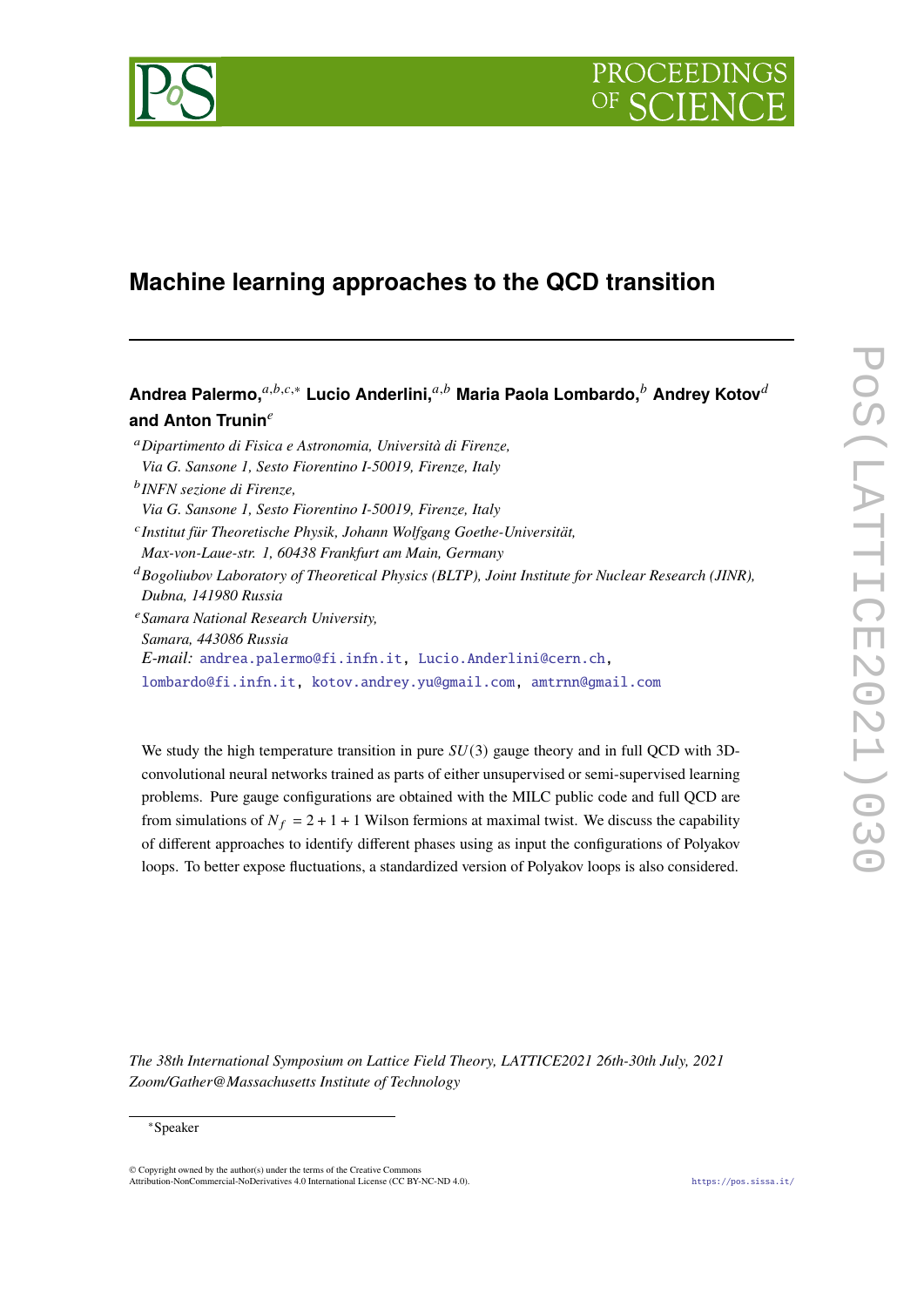# **1. Introduction**

A physical system exhibits different macroscopical behaviors depending on the thermodynamic parameters describing its equilibrium. Such behaviors distinguish the *phases of matter*, which may change undergoing a *phase transition*. Usually, the phases of a system can be classified by some *order parameter*, the value of which indicates the phase of the system. Typical examples of order parameters are the magnetization in the Ising model or the Polyakov loop in the SU(3) gauge theory. On the other hand, the definition of an order parameter is not always possible or straightforward: a typical example is confinement in QCD. The standard lore associates confinement with chiral symmetry breaking, or, more generically, assumes that confinement would imply chiral breaking; however, it has also been hypothesized that confinement persists up to temperature  $T_d$  of about twice the chiral transition temperature  $T_{\chi}$ . If this is the case, a new phase would appear between  $T_{\chi}$  and  $T_d$ . Machine learning techniques may succeed in identifying such a phase in a model independent way.

Nowadays, machine learning is applied successfully in many areas of physics. A common problem where neural networks are employed is classification, where the network is trained to distinguish different input data according to some features of the input itself. Since the distinction of phases of matter can be regarded as a classification problem, machine-learning algorithms might help in classifying phases of matter even when a properly-said order parameter is lacking.

There have been several other attempts to use neural networks or AI methods to classify phases and identify phase transitions [\[1\]](#page-6-0). So far, these studies have been mostly restricted to spin models, see e.g. Ref.[\[2,](#page-6-1) [3\]](#page-6-2) for a small subset of available studies, which contains a more complete set of references. Analysis of the thermal transition in Yang-Mills have appeared [\[4,](#page-6-3) [5\]](#page-6-4), but the investigations of gauge models, and of the even more complex fermion-gauge models such as QCD are scarce.

In this study, we probe the capabilities of a neural network to distinguish among different phases of quantum field theories in an unsupervised scheme, that is without using predefined labels for different configurations during the training of the network. We consider pure gauge as well as full QCD. SU(3) and QCD configurations are obtained from lattice simulations in a 3+1 dimensional lattice. We deal with the complications of the four dimensional gauge dynamics by defining the three dimensional Polyakov loop configurations: at each space point and on each configuration we compute the Polyakov loop, which is then used as input for the unsupervised classification problem.

#### **2. Phase transitions as unsupervised learning problems**

To classify configurations of Polyakov loops at different temperatures, we build 3D-convolutional autoencoders [\[6\]](#page-6-5) using TensorFlow and Keras [\[7](#page-6-6)[–9\]](#page-6-7). An autoencoder is a compound of two neural networks: an encoder that condenses the input information, for example to a single number, and a decoder, which reconstructs the input data from the compressed ones. Here, the encoder processes the information contained in the Polyakov loops configuration to a single number, named *encoded classifier* (see figure [1\)](#page-2-0).

The autoencoder is trained, as a whole, to reproduce as output its own input. When this is achieved, the encoded classifier effectively *encodes* the most important feature(s) describing the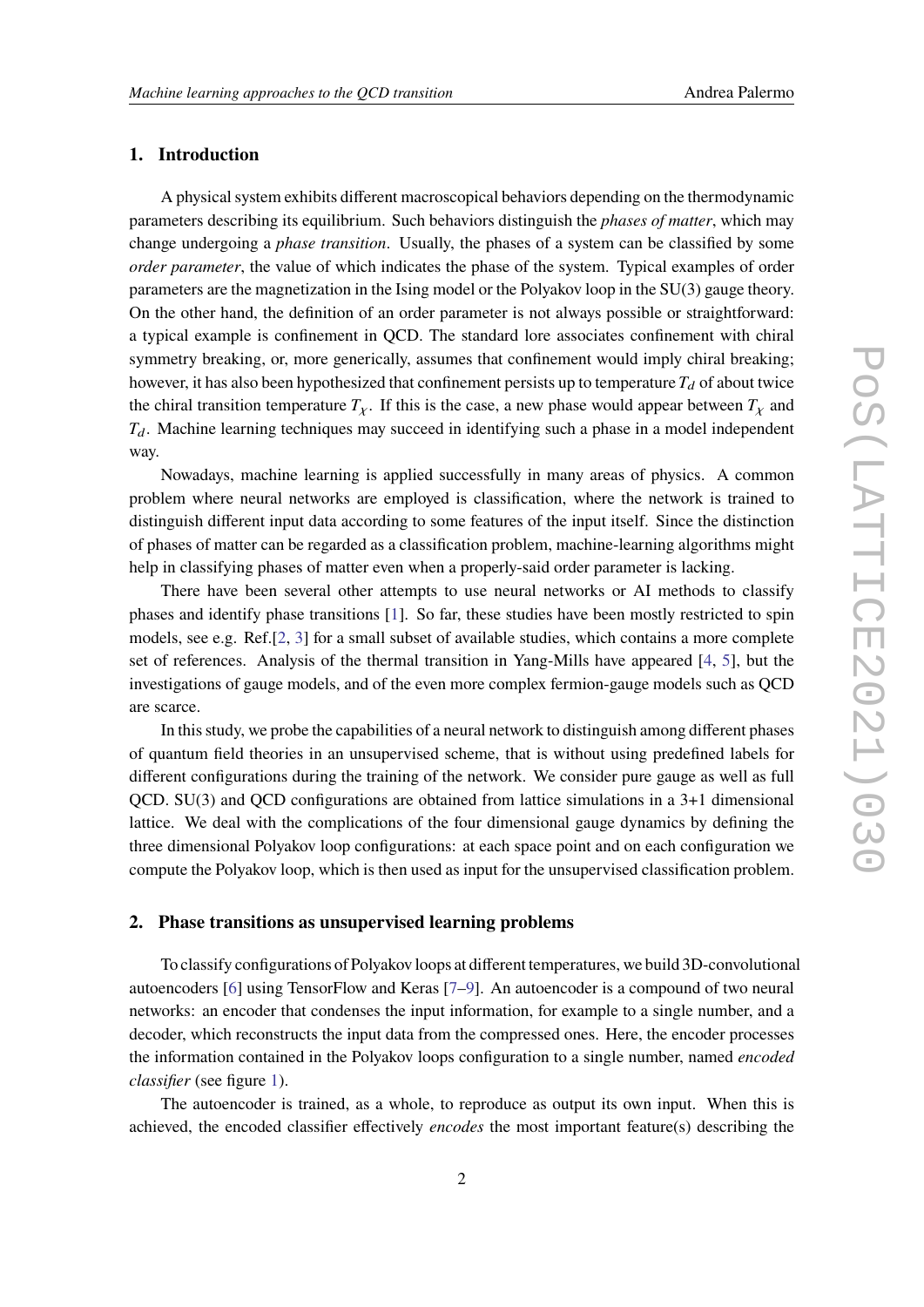<span id="page-2-0"></span>

**Figure 1:** Scheme of the autoencoder used in this study. In the encoder, the Polyakov loop configuration is fed into 3D convolutional and then to dense layers; thereby the encoded classifier is obtained. A similar architecture is used for the decoder, which starting from the encoded classifier reconstructs the input configuration.

variety of the input. The mapping of the input to the encoded classifier, however, can be quite complicated. To simplify matters, one can perform a *semi-supervised* training by pinning some of the input configurations at extreme temperatures to predefined values of the encoded classifier. In such a scheme, unlabelled configurations similar to those pinned somewhere in the latent space are clustered together, and the interpretation of the encoded classifier is easier. Assuming lattice configurations simulated at different temperatures are mainly distinguished by their degree of disorder, the encoded classifier may provide an effective order parameter for an arbitrary lattice configuration, independently of the underlying theory.

# **3. Data-set**

For this study, we have used configurations from different lattices depending on the theory. For the pure  $SU(3)$  gauge theory we used  $8<sup>3</sup> \times 4$  lattice configurations generated using the MILC public code [\[10\]](#page-6-8). For this geometry and action, the pseudocritical coupling is  $\beta_c = 5.69(2)$ , giving a the critical temperature  $T_c \sim 260$  MeV [\[11\]](#page-6-9). We analysed 30 configurations of Polyakov loops for each temperature. The configurations span a wide range of the coupling parameter, from strong to very weak coupling; we formally express the results as a function of  $T/T_c$  for convenience of comparison with dynamical studies, and of course the largest values have a limited meaning - they were just meant to probe the system as close as possible to the free regime.

The full QCD configurations are obtained from simulations of  $N_f = 2 + 1 + 1$  Wilson fermions at maximal twist on a lattice of  $32<sup>3</sup>$  space dimension [\[12\]](#page-6-10). The strange and charm masses have their physical values, while the pion mass is 370 MeV. This relatively large value helps the analysis with the Polyakov loops, and among the various future step of interest there is of course the study of the behaviour closer to the chiral limit. The pseudocritical temperature is  $T_c \sim 200$  MeV. For each temperature studied, 200 Polyakov loops configurations have been used.

In both cases, for the training set a fraction 60% of the configurations is randomly selected, and the remaining configurations define the validation set. Only the training set is used by the neural network in the training process. In this paper, we use the known value of the critical temperatures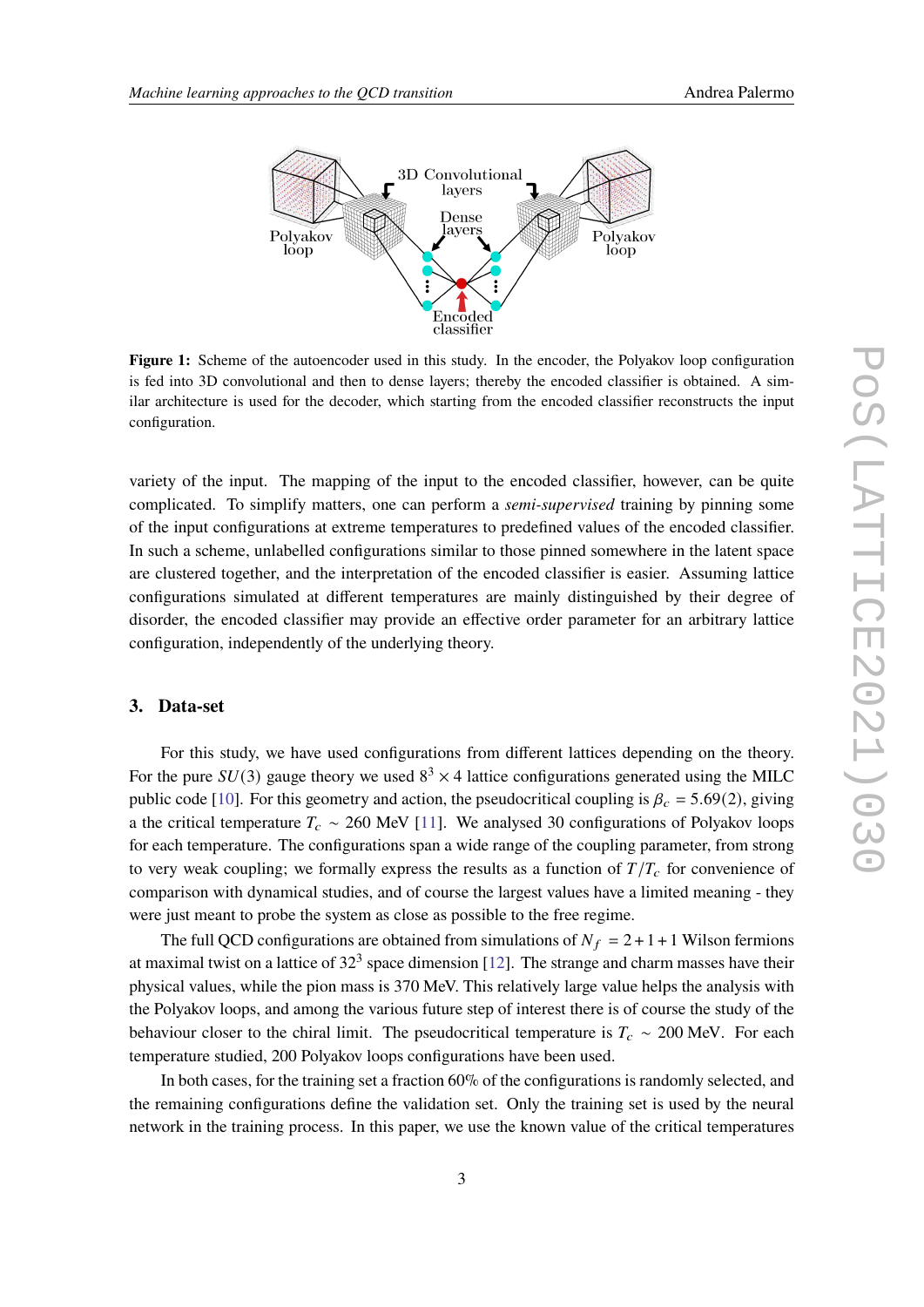<span id="page-3-0"></span>

**Figure 2:** The encoded classifier for the training and validation sets of Polyakov loop configurations in the unsupervised scheme. A change in the behavior of the encoded classifier is visible at  $T = T_c$ . Three values of the encoded classifier are equally possible for temperature higher than  $T_c$ , which can be interpreted as the spontaneous symmetry breaking of the centre symmetry  $\mathbb{Z}_3$ .

only to highlight visually in the figures where we expect the transition to happen. Such information is not available to the neural network.

# **4. Results**

In the case of pure  $SU(3)$  gauge theory, the mean Polyakov loop is an exact order parameter for confinement in an infinite volume. A machine learning approach to finite size scaling in a spin model may be found in Ref.[\[13\]](#page-6-11). Training the autoencoder as an unsupervised and semi-supervised classification problem we obtain an encoded classifier clearly related to the order parameter. Indeed, two classes are identified by the encoded classifier below and above  $T_c$ . The unsupervised scheme highlights the  $\mathbb{Z}_3$  symmetry breaking: three different values of the encoded classifier are equally possible for the gauge theory at temperature higher than  $T_c$ , whereas for  $T < T_c$  there is only one possibility (figure [2\)](#page-3-0).

For the semi-supervised learning problem, we pin a fraction of  $\sim$  20% of the training configurations at the lowest and highest values of  $T/T_c$  to predefined values of the encoder classifier, in this case 0 and [1](#page-3-1) respectively<sup>1</sup>. This procedure strengthens the correlation of the encoded classifier with the true order parameter (fig. [3\)](#page-4-0).

In order to ensure that the network is learning from the texture on the lattice rather than simply averaging the Polyakov loops on each simulation, we define a standardized Polyakov loop. Let  $P^{(i)}$ be the *i*-th 3d Polyakov loop configuration and  $\mu_i$  the mean value of  $P^{(i)}$ . Denoting with the indices  $x, y, z$  the spatial coordinates on the lattice, running from 1 to the lattice dimension L, we define a standard deviation:

$$
\sigma_i = \sqrt{\frac{1}{2 \times L^3} \sum_{x,y,z=1}^{L} |P^{(i)}_{xyz} - \mu_i|^2}.
$$

The components of the  $i$ -th standardized configuration are:

$$
\tilde{P}_{xyz}^{(i)} = (P_{xyz}^{(i)} - \mu_i)/\sigma_i.
$$

<span id="page-3-1"></span><sup>1</sup>Neither the latent space nor the encoded classifier have a physical meaning, so that we can use arbitrary numbers for this pinning.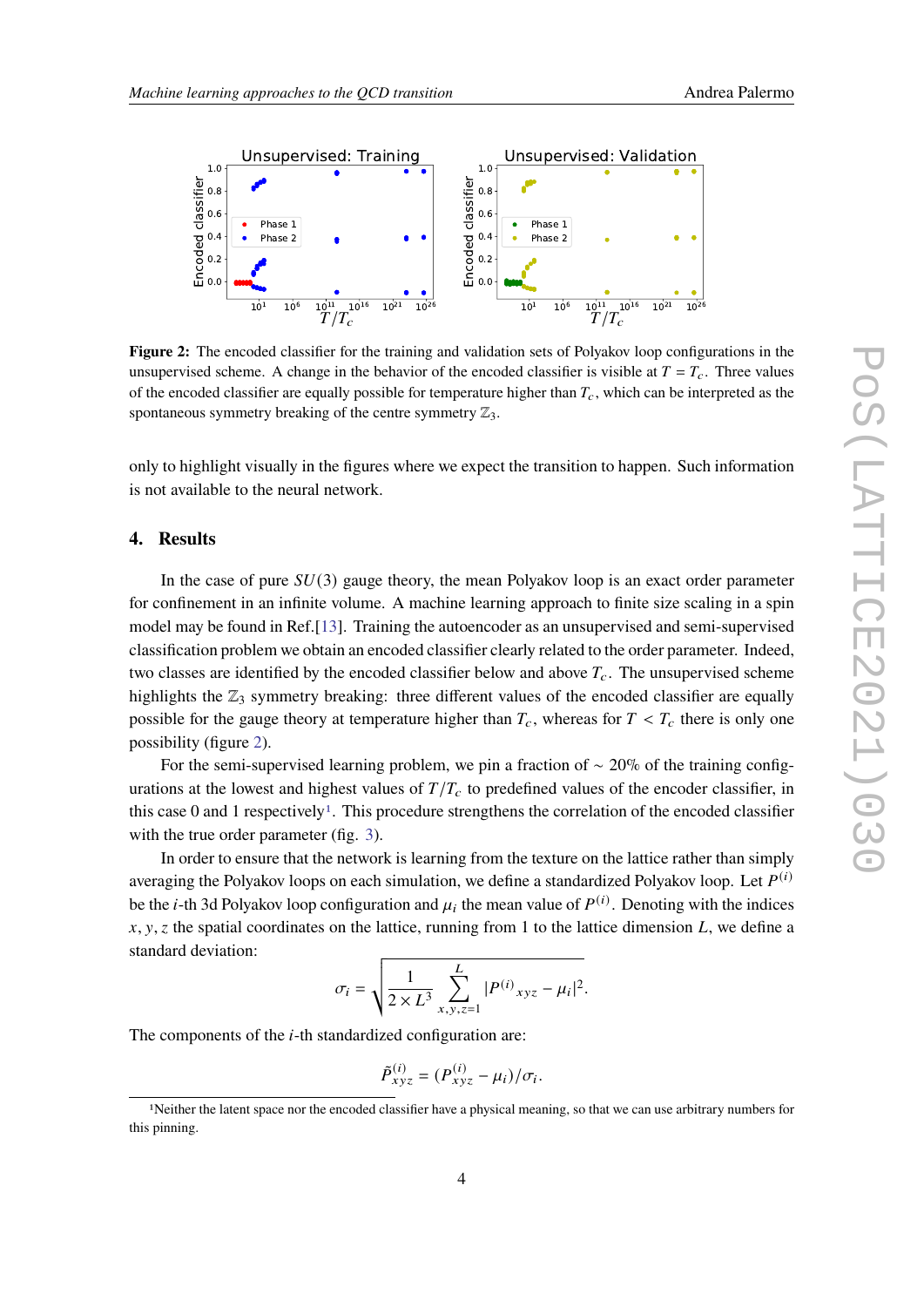<span id="page-4-0"></span>

**Figure 3:** The encoded classifier for the training and validation sets of Polyakov loop configurations in the semi-supervised scheme. The algorithm recognises configurations below  $T_c$  as similar to those whose encoded classifier has been set to 0, and for very high temperature they are clustered around 1. The change in behavior around  $T_c$  is clearly visible.

<span id="page-4-1"></span>

**Figure 4:** The encoded classifier for the training and validation sets of the standardized Polyakov loop in the semi-supervised scheme. Configurations at  $T \sim T_c$  are more difficult to discern, but the change in the encoded classifier is still visible.

Despite a slight loss in precision, the network is still perfectly able to identify the presence of a phase transition at  $T \sim T_c$  even when using the standardised Polyakov loop as input for the network (fig [4\)](#page-4-1).

In the case of QCD, the Polyakov loop is no longer an order parameter and the identification of a phase transition based on the Polyakov loop is not theoretically justified. On top of that, the phase transition for the configurations studied is known to be a crossover, so that the change in behavior of the encoded classifier is expected to be milder compared with the  $SU(3)$  case. Identifying the pseudocritical temperature is then a significantly different challenge with respect to the pure gauge study.

We study the semi-supervised problem with the Polyakov loop and its standardized version. This time, we pin the configurations at low temperatures to an encoded classifier equal to 1, and higher temperatures are pinned to 0. In this case, the encoded classifier turns out to be a much smoother function compared to the pure gauge theory, in agreement with our anticipations. From the encoded classifier, one could identify two classes, separated at temperature  $T \sim 1.5T_c$ , as shown in figure [5.](#page-5-0) This is a good achievement considering the simple architecture of the neural network used compared to the complexity of the problem.

For the standardized configuration, a discussion similar to the previous one can be repeated.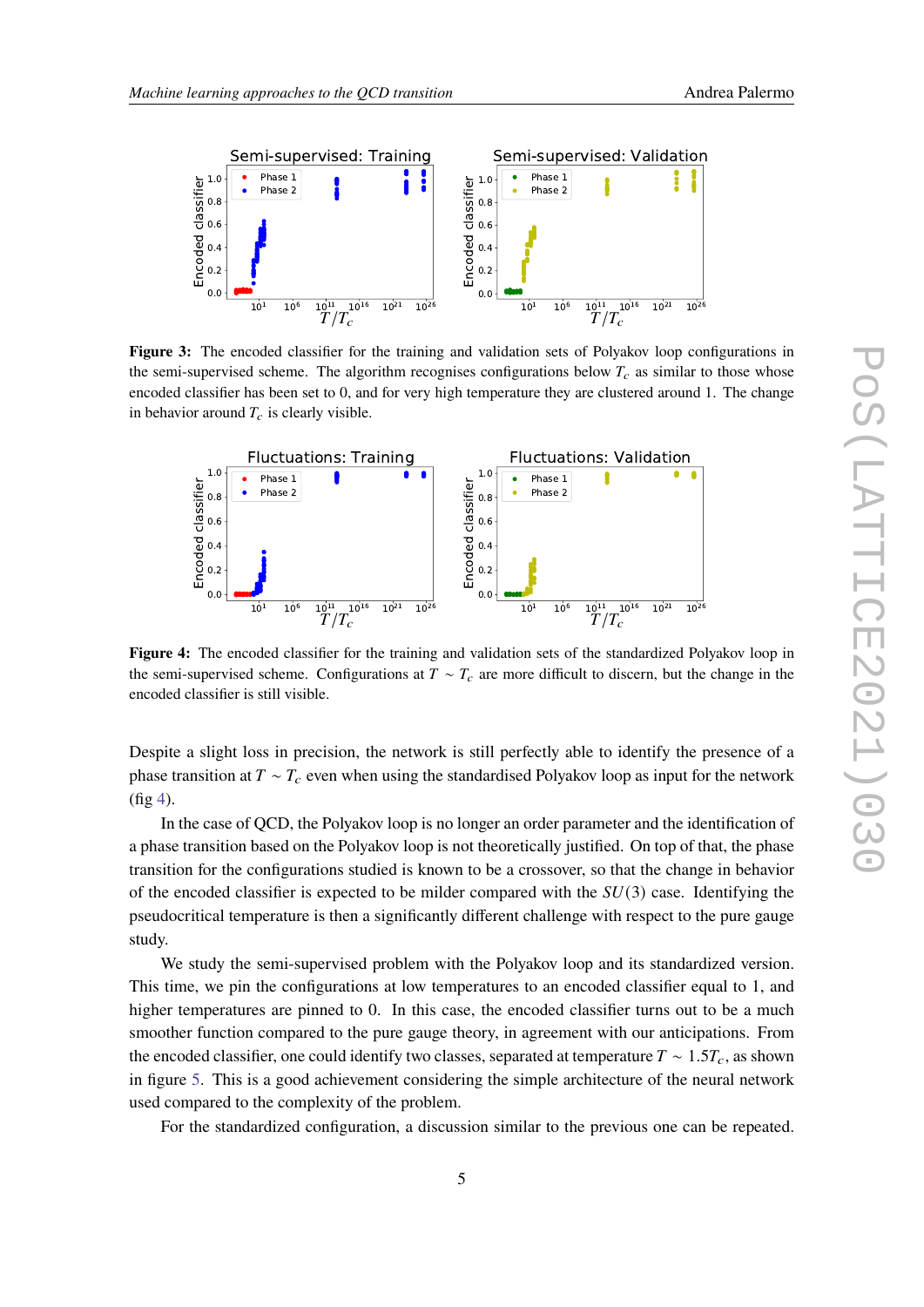<span id="page-5-0"></span>

**Figure 5:** The encoded classifier for QCD configurations in the semi-supervised scheme. The encoded classifier changes smoothly as a function of temperature. Two classes may be identified separated by the temperature  $T \sim 1.5T_c$ .

<span id="page-5-1"></span>

**Figure 6:** Same as figure [5,](#page-5-0) but the standardized Polyakov loop is used as input. The distinction of two classes is still possible at temperature  $T \sim 1.5T_c$ .

Surprisingly, in this case, the loss in precision with respect to the pure Polyakov loop configurations is much lower compared to the  $SU(3)$  case, and one could still identify two classes for a critical temperature  $T \sim 1.5T_c$  (figure [6\)](#page-5-1). A finer temperature scan could further probe the difference between the two preprocessing.

# **5. Conclusions**

We probed the capability of Convolutional Neural Networks trained as either unsupervised or semi-supervised classifiers to identify different phases of gauge theories. We observe a crossover between the two phases at the expected temperature in a pure gauge theory and a qualitatively similar behavior in full QCD. A finer temperature scan, finite-size scaling and continuum limit will improve the performance of the autoencoder, hopefully providing further insight into ML approaches to the study of phase transitions.

# **6. Acknowledgement**

This publication is part of a project that has received funding from the European Union's Horizon 2020 research and innovation programme under grant agreement STRONG – 2020 - No 824093.